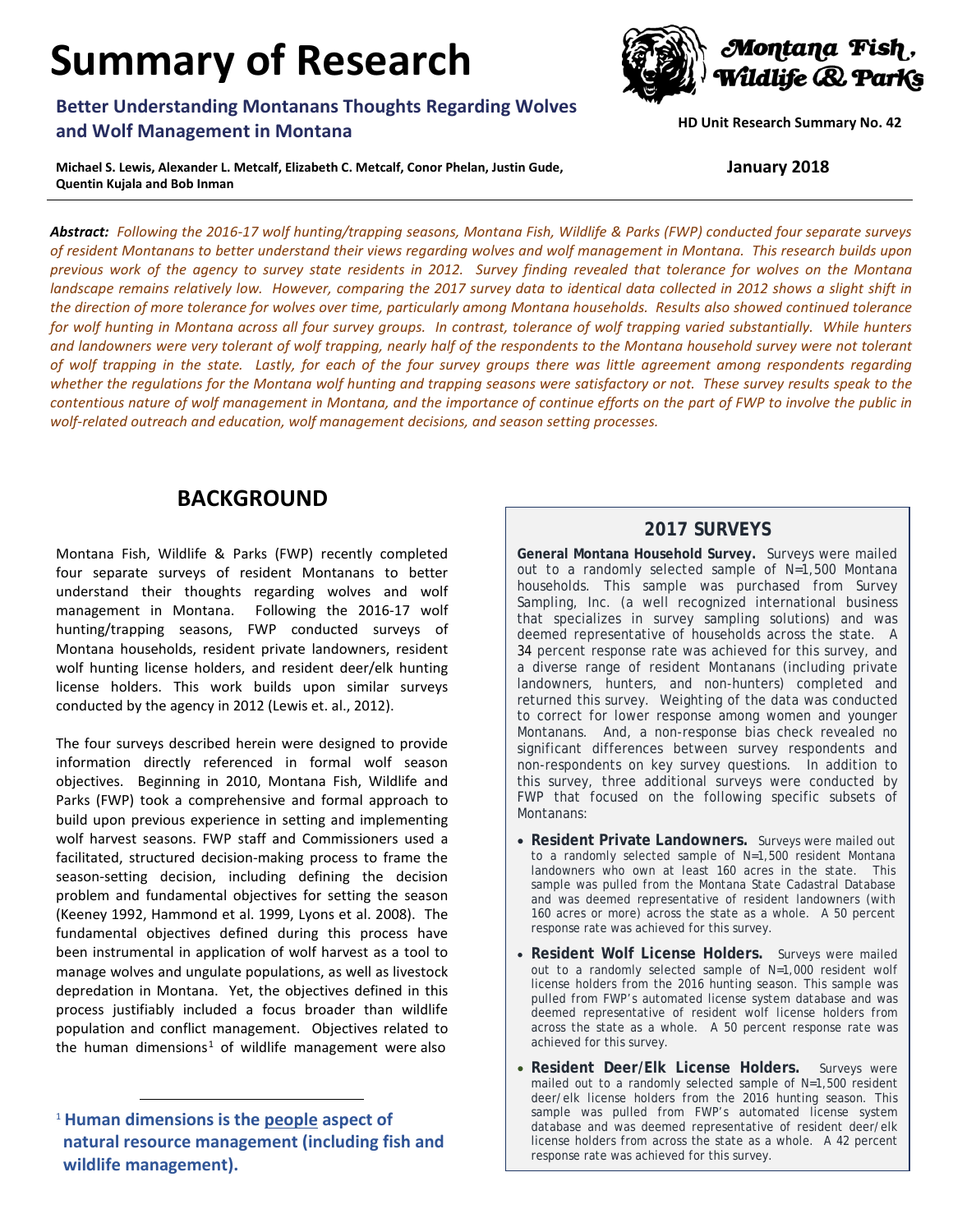defined. They included the following: (1) maintaining positive and effective working relationships with livestock producers, hunters, and other stakeholders; (2) increasing broad public acceptance of harvest and hunter opportunity as part of wolf conservation; and, (3) enhancing open and effective communication to better inform decisions.

This research summary provides selected human dimensions research results from each of the four surveys conducted in 2017, and where possible, compares survey results to results obtained in 2012. Key questions addressed in each survey included:

- *Overall tolerance with wolves being on the Montana landscape.*
- *Satisfaction with the 2016-17 Montana wolf hunting and trapping regulations.*
- *General tolerance with the concept of wolf hunting and trapping in Montana.*
- *Overall satisfaction with wolf management and confidence in FWP's ability to manage wolves in Montana.*
- *General opinions and beliefs regarding wolves.*

In the future, these surveys can be replicated to provide insight as to whether or not Montana's wolf management is meeting a broad array of human dimensions related objectives over time.



# **SURVEY RESULTS**

## **OVERALL TOLERANCE OF WOLVES IN MONTANA**

In general, as indicated in Figure 1 below, reported tolerance with wolves being on the Montana landscape was quite low for the resident private landowner, resident wolf license holder, and resident deer/elk license holder surveys. Overall, the highest level of tolerance, and the most diversity in tolerance, was seen in the Montana household survey.

Comparing the 2017 survey data to identical data collected in 2012, revealed a slight shift in the direction of more tolerance for wolves. The most significant shift in tolerance was in the household survey.



Figure 1. Response to..."On a scale from 1 (very intolerant) to 5 (very tolerant), how tolerant are you with wolves being on the Montana landscape? *Note: The general Montana household survey included a diverse array of Montanans (including private landowners, hunters, and non-hunters). The resident private landowner, resident wolf license holder, and resident deer/elk license holder surveys focused on specific subsets of Montanans.*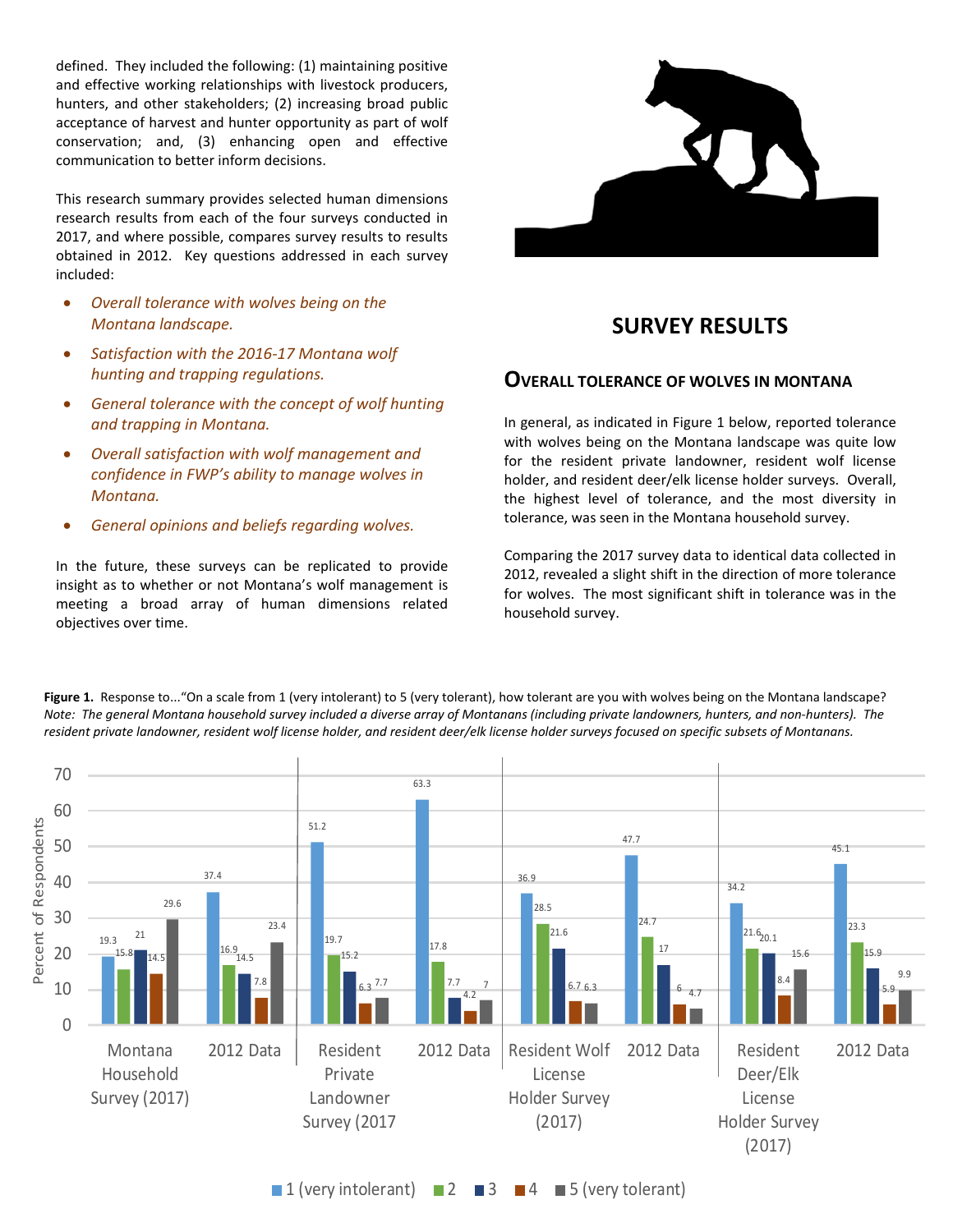#### **The following information is relevant to WOLF HUNTING regulations in Montana:**

- Using wildlife biologists, the FWP Commission monitors population numbers of many species, including wolves. This information is used to set specific annual hunting regulations, and ensure that wildlife populations are not adversely impacted.
- With this information, the FWP Commission approved the following regulations for the 2016-17 WOLF HUNTING season:
	- $\circ$  A license is required to legally hunt a wolf.<br> $\circ$  Quotas may be used to limit the number of
	- o Quotas may be used to limit the number of wolves that can be harvested in any wolf management unit.
	- All licensed wolf hunters are required to report their harvest of a wolf within 24 hours of the time of harvest by calling a toll-free telephone number.
	- o Wolf hunters are encouraged to avoid harvesting wolves with radio collars. Collared wolves provide wildlife biologists with important information.
	- $\circ$  Wolf hunting is not allowed during the wolf denning season (generally after April 1)
	- o Electronic calls can be used for wolf hunting. However, it is illegal to hunt wolves over bait; to use artificial scents or lures to hunt wolves; or, to hunt wolves with dogs.
	- o For hunter safety reasons, all licensed wolf hunters are required to wear a minimum of 400 square inches of hunter orange (fluorescent) material above the waist, visible at all times—during times when wolf hunting season overlaps with the general rifle season for deer and elk.
	- o The maximum hunting and trapping bag limit is five wolves per person during the 2016-17 season. Persons may take up to five wolves via any combination of hunting and trapping (maximum harvest of five wolves per person).
	- o Those licensed wolf hunters who legally harvest a wolf and choose to retain the skull and hide are required to personally present the skull and hide (with evidence of sex naturally attached) to a designated FWP employee within ten days after harvest. There is no requirement to possess any part of a harvested wolf.

## **SATISFACTION WITH THE 2016-17 WOLF HUNTING REGULATIONS**

Figure 2 on the following page provides results from each of the four surveys regarding satisfaction with the 2016-17 Montana wolf **hunting** regulations. In general, there was little agreement among respondents for each of the four surveys regarding whether the regulations were satisfactory or unsatisfactory. The 2017 survey, as compared to identical data collected in 2012, showed an increase in satisfaction for the private landowner, wolf license holder, and deer/elk license holder surveys. However, the household survey revealed no significant change in satisfaction over time.

Opinions regarding the length of the hunting season revealed that 45-62 percent of the respondents for the landowner, wolf license holder, and deer/elk holder surveys think the hunting season is not long enough. This compares to only 24 percent of the respondents in the household survey. Concerning the bag limit for wolf hunting/trapping, 48-52 percent of the respondents for the landowner, wolf license holder, and deer/elk license holder survey think the current bag limit for wolf hunting/trapping is too low. This compares to only 27 percent of the respondents in the household survey.

Across each of the four surveys, the most frequently received open-ended comments regarding the 2016-17 Montana wolf hunting regulations included:

- *Higher harvest is needed in areas of the state that have a high population of wolves. Increase harvest in general.*
- *The hunting season should be open year-round. There is a need to consider a longer hunting season for wolves.*
- *There should no limitation on hunting wolves. Treat wolves like coyotes. No licenses. No limits.*



## **TOLERANCE WITH THE CONCEPT OF WOLF HUNTING IN MONTANA**

Survey participants were also asked how tolerant they were with wolf **hunting** in Montana. Figure 3 on the following page provides results from each of the four surveys. In general, tolerance levels across each survey group was quite high, with the lowest levels of tolerance being reported in the household survey.

Additionally, survey participants were asked whether their tolerance of wolf hunting had changed any at all based on Montana's experience with a wolf hunting season during the past five years. Between 78 and 82 percent of the respondents for each of the four surveys reported their tolerance had not changed. Eighteen to 22 percent of the respondents reported their tolerance had changed. Of these respondents, approximately 90-93 percent for the private landowner, wolf license holder, and deer/elk license holder surveys reported they are more tolerant of wolf hunting now. This is in stark contrast to the Montana household survey where only 43 percent of those who reported a change in tolerance indicated they were now more tolerant of wolf hunting.

• *Allow baiting.*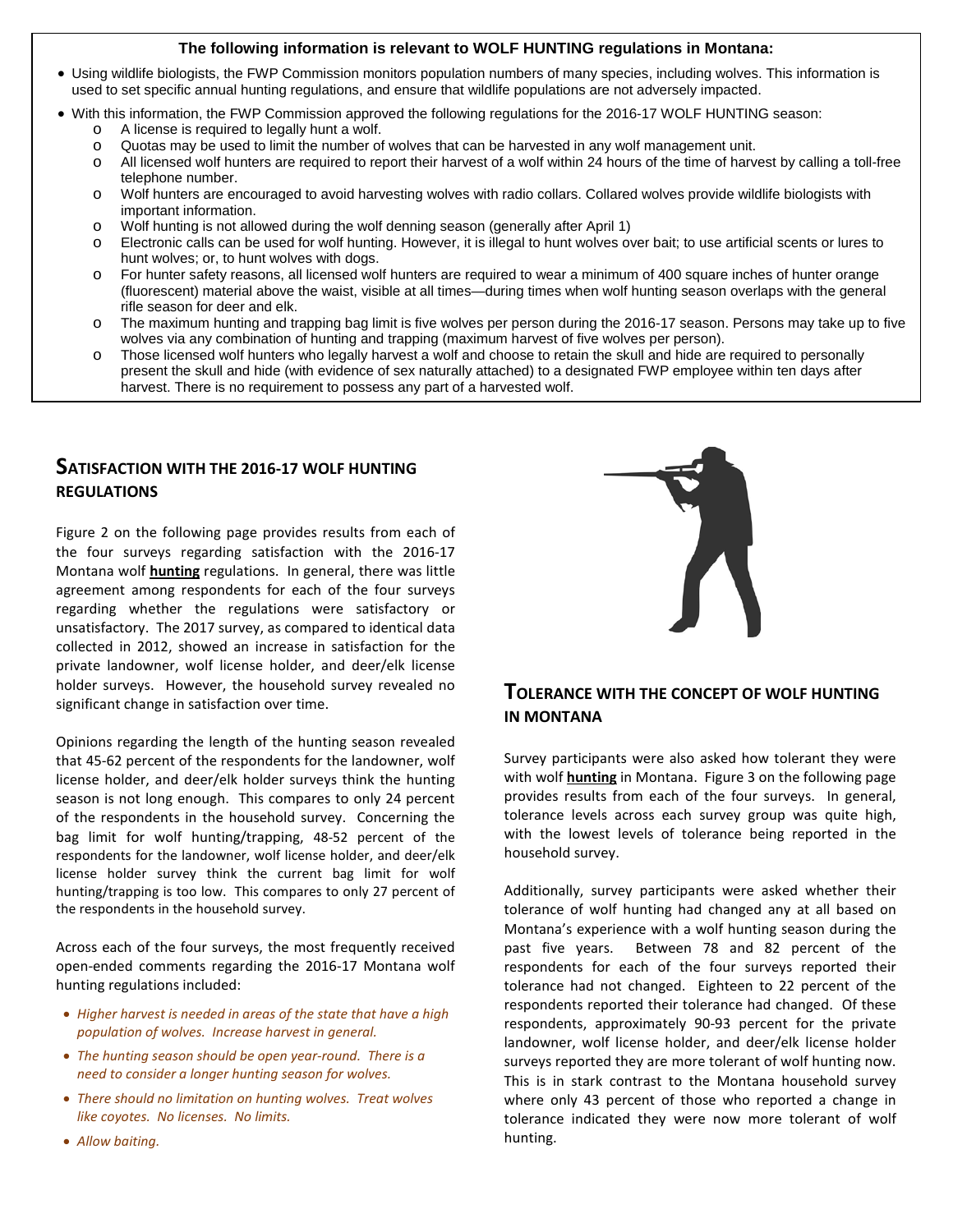Figure 2. Response to..."Overall, on a scale from 1 (very dissatisfied) to 5 (very satisfied), how satisfied are you with the 2016-17 Montana wolf hunting regulations*." Note: The general Montana household survey included a diverse array of Montanans (including private landowners, hunters, and nonhunters). The resident private landowner, resident wolf license holder, and resident deer/elk license holder surveys focused on specific subsets of Montanans.*



**Figure 3.** Response to..."Overall, on a scale from 1 (very intolerant) to 5 (very tolerant), how tolerant are you with wolf hunting in Montana?*" Note: The general Montana household survey included a diverse array of Montanans (including private landowners, hunters, and non-hunters). The resident private landowner, resident wolf license holder, and resident deer/elk license holder surveys focused on specific subsets of Montanans.*

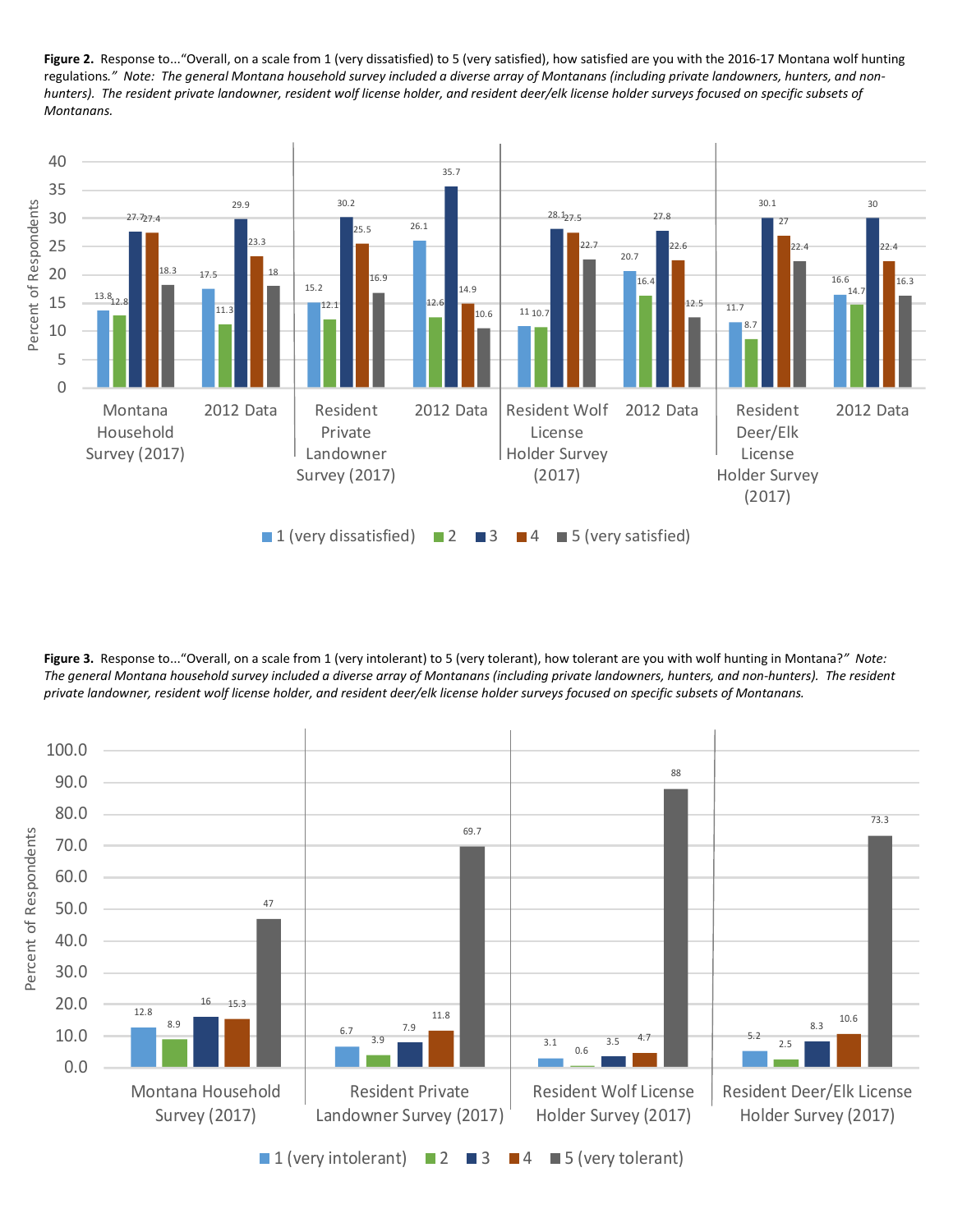#### **The following information is relevant to WOLF TRAPPING regulations in Montana:**

- Using wildlife biologists, the FWP Commission monitors population numbers of many species, including wolves. This information is used to set specific annual trapping regulations, and ensure that wildlife populations are not adversely impacted.
- With this information, the FWP Commission approved the following regulations for the 2016-17 WOLF TRAPPING season: o A trapping license is required to legally trap a wolf, and wolf trappers must have proof of completing a Montana or Idaho wolf trapper certification class.
	- o Quotas may be used to limit the number of wolves that can be harvested in any wolf management unit.<br>
	o All licensed wolf trappers are required to report their harvest of a wolf within 24 hours of the time of han
	- All licensed wolf trappers are required to report their harvest of a wolf within 24 hours of the time of harvest by calling a toll-free telephone number.
	- o Wolf trappers are encouraged to avoid harvesting wolves with radio collars. Collared wolves provide wildlife biologists with important information.
	- o Wolf trapping is not allowed during the wolf denning season (generally after April 1)
	- o Foothold traps are legal methods during the wolf trapping season. The inside jaw spread of foothold traps must not exceed nine inches. A minimum trap pan tension setting of 10 pounds is required in most regions of the state to help avoid unintended take of smaller non-targeted species. No trap may be set within 30 feet of an exposed carcass or bait that is visible from above. Conibears or snares may NOT be used to take wolves. Traps are required to be visually checked at least once every 48 hours.
	- o A 150-foot setback is required for wolf traps along open roads and hiking trails on public federal and state lands (in some areas of the state a 500-foot setback is required for high recreational use trails and roads). On publicly owned lands, foothold traps are prohibited within 1,000 feet of a designated campground, recreation site, or marked trailhead that is accessible by highway vehicle. Foothold traps are also prohibited within 1,000 feet of an occupied dwelling without written notification of the occupant.
	- o The maximum hunting and trapping bag limit is five wolves per person during the 2016-17 season. Persons may take up to five wolves via any combination of hunting and trapping (maximum harvest of five wolves per person).
	- o Those licensed wolf trappers who legally harvest a wolf and choose to retain the skull and hide are required to personally present the skull and hide (with evidence of sex naturally attached) to a designated FWP employee within ten days after harvest. There is no requirement to possess any part of a harvested wolf.

## **SATISFACTION WITH THE 2016-17 WOLF TRAPPING REGULATIONS**

Figure 4 on the following page provides results from each of the four surveys regarding satisfaction with the 2016-17 Montana wolf **trapping** regulations. Again, there was little agreement among respondents for each of the four surveys regarding whether the regulations were satisfactory. Comparisons to 2012 survey results were not possible because Montana first implemented a wolf trapping season in late 2012, after the 2012 survey was completed.

Opinions regarding the length of the trapping season revealed that 50-63 percent of the respondents for the landowner, wolf license holder, and deer/elk holder surveys think the trapping season is not long enough. This compares to only 30 percent of the respondents in the household survey. Forty-two percent of the respondents to the household survey think the trapping season is too long.

Across each of the four surveys, the most frequently received open-ended comments regarding the 2016-17 Montana wolf trapping regulations included:

- *Against trapping. Not supportive of trapping. Not tolerant of trapping. Trapping is cruel and inhumane. Hunting only; no trapping.*
- *Allow snares and conibears.*
- *There should be no limitation on trapping wolves. Raise quotas. No licenses. No limits.*
- *Setbacks are too short.*
- *Dislike trapping; but, recognize the importance of trapping wolves to help control their population.*
- *There are too many restrictions related to trapping wolves.*



## **TOLERANCE WITH THE CONCEPT OF WOLF TRAPPING IN MONTANA**

Survey participants were also asked how tolerant they were with wolf **trapping** in Montana. Figure 5 on the following page provides results from each of the four surveys. In general, tolerance levels across each survey were somewhat high, with the exception of the household survey where the lowest levels of tolerance were identified.

Additionally, survey participants were asked whether their tolerance of wolf hunting had changed any at all based on Montana's experience with a wolf trapping season during the past five years. Between 80 and 87 percent of the respondents for each of the four surveys reported their tolerance had not changed. Thirteen to 20 percent of the respondents reported their tolerance had changed. Of these respondents, approximately 75-88 percent for the private landowner, wolf license holder, and deer/elk license holder surveys reported they are more tolerant of wolf trapping now. This is in stark contrast to the Montana household survey where 70 percent of those who reported a change in tolerance indicated they were now less tolerant of wolf trapping.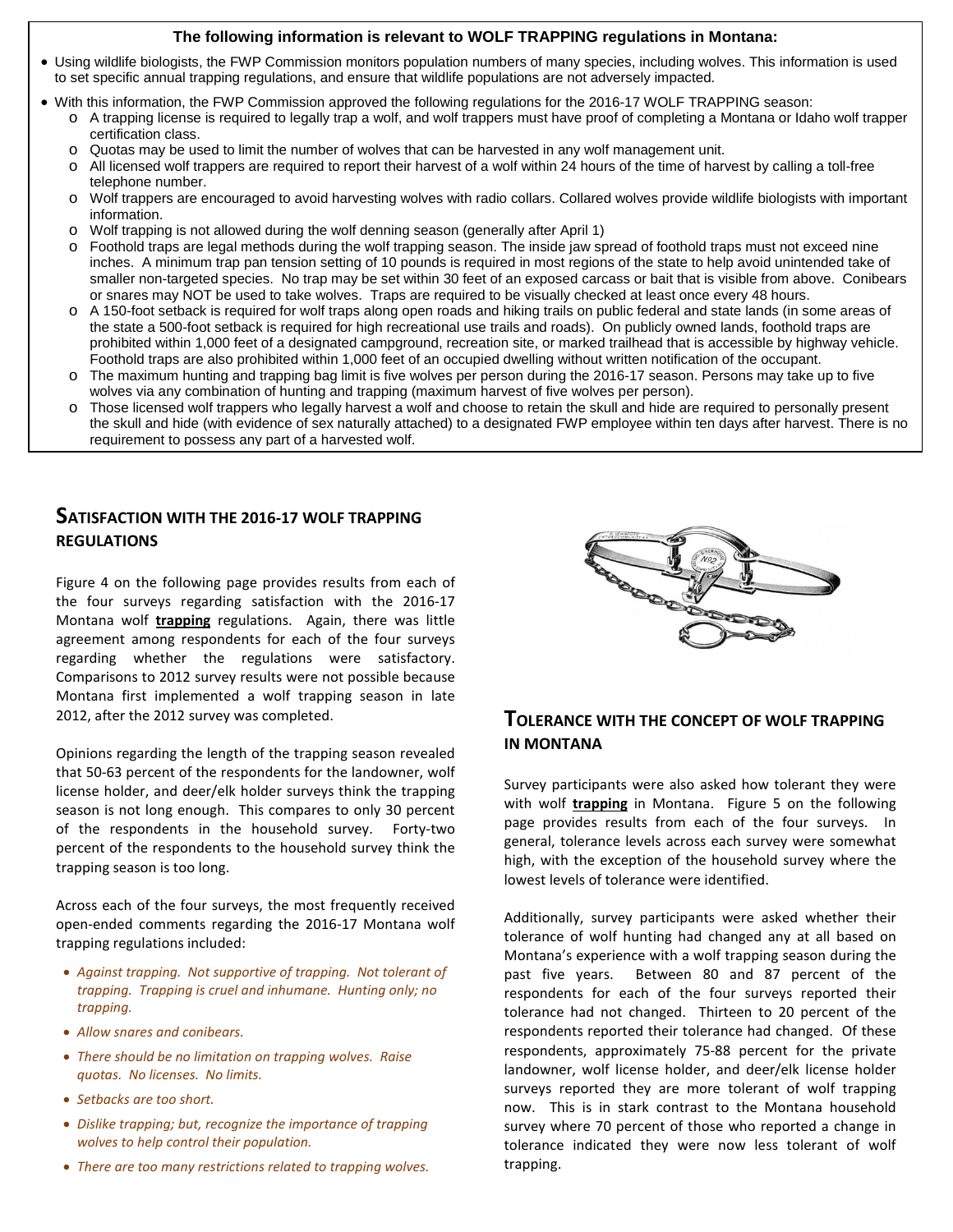**Figure 4.** Response to..."Overall, on a scale from 1 (very dissatisfied) to 5 (very satisfied), how satisfied are you with the 2016-17 Montana wolf trapping regulations*." Note: The general Montana household survey included a diverse array of Montanans (including private landowners, hunters, and non-hunters). The resident private landowner, resident wolf license holder, and resident deer/elk license holder surveys focused on specific subsets of Montanans.*



**Figure 5.** Response to..."Overall, on a scale from 1 (very intolerant) to 5 (very tolerant), how tolerant are you with wolf trapping in Montana?*" Note:*  The general Montana household survey included a diverse array of Montanans (including private landowners, hunters, and non-hunters). The resident *private landowner, resident wolf license holder, and resident deer/elk license holder surveys focused on specific subsets of Montanans.*

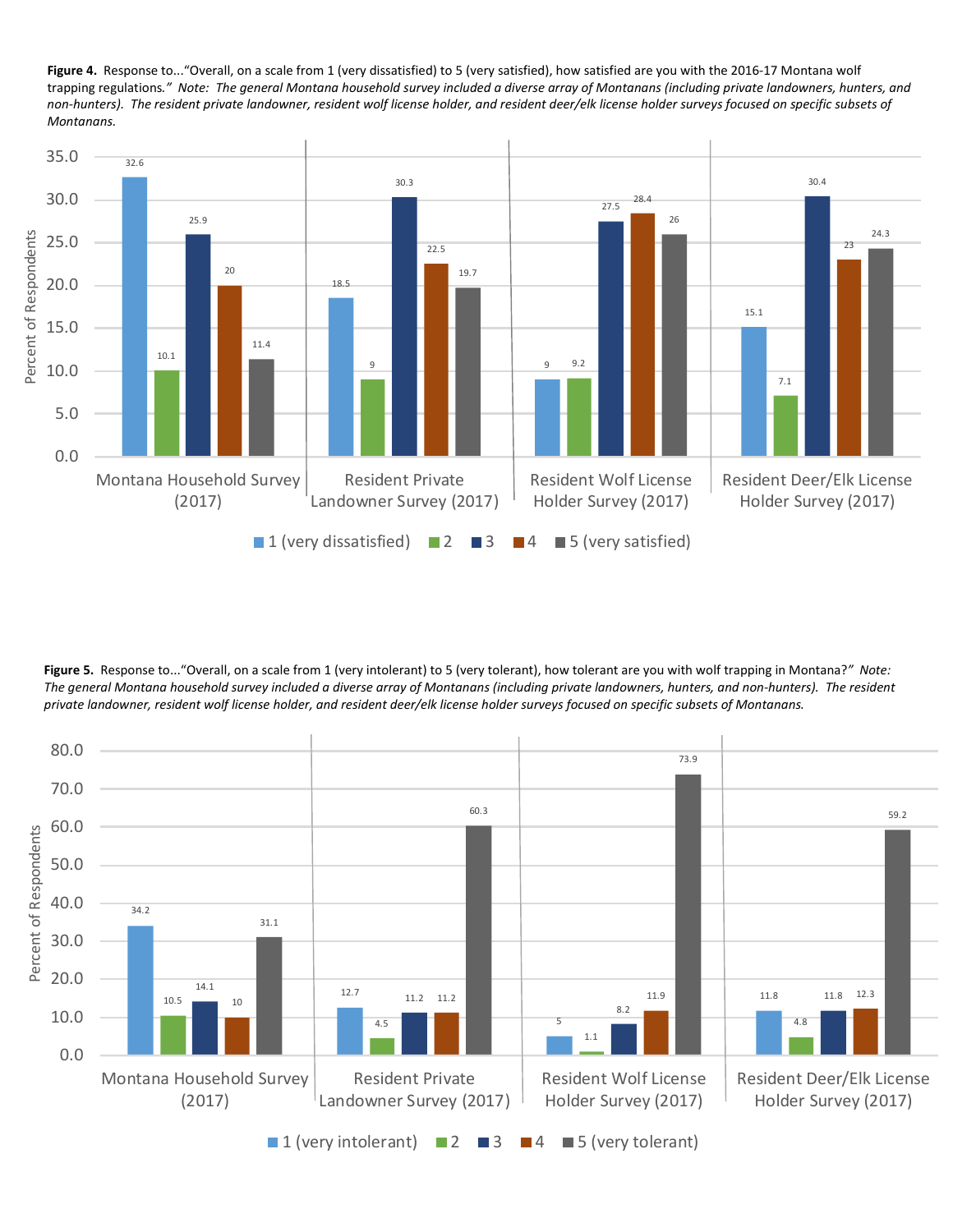## **OVERALL SATISFACTION WITH WOLF MANAGEMENT IN MONTANA AND CONFIDENCE IN FWP'S ABILITY TO MANAGE WOLVES IN THE STATE**

Survey participants were asked how satisfied they are with wolf management in Montana. Little agreement was identified among respondents for each of the four surveys; and, moderately low levels of satisfaction were identified overall.

| <b>Percent Satisfied</b> |
|--------------------------|
| or Very Satisfied        |
| with Wolf Mgt.           |
| 30.9                     |
| 25.9                     |
| 36.4                     |
| 35.4                     |
|                          |

Survey participants were also asked about their confidence in FWP's ability to manage wolves. Again, little agreement was found among the respondents for each of the four surveys. Private landowners showed the least amount of confidence in FWP. Meanwhile, respondents from the household and deer/elk license holder surveys reported the highest levels of confidence.

|                                   | <b>Percent Confident</b><br>or Highly Confident in FWP |
|-----------------------------------|--------------------------------------------------------|
| <b>Household Survey</b>           | 45.7                                                   |
| <b>Private Landowner Survey</b>   | 29.6                                                   |
| <b>Wolf License Holder Survey</b> | 39.6                                                   |
| Deer/Elk License Holder Survey    | 46.3                                                   |

Finally, survey participants were asked about whether their confidence in FWP's ability to manage wolves had changed any at all based on Montana's experience managing wolves in the state during the past five years. Between 64 and 77 percent of the respondents for each of the four surveys reported their confidence had not changed. Twenty-three to 36 percent of the respondents reported their confidence had changed. Of these respondents, approximately 56-63 percent for the private landowner, wolf license holder, and deer/elk license holder surveys reported they are now more confident in FWP's ability. This compares to 43 percent of the household respondents.

#### **GENERAL OPINIONS AND BELIEFS REGARDING WOLVES**

Survey participants were asked whether they agreed or disagreed with a variety general attitude statements about wolves, including the following:

*Wolves help maintain the balance of nature Wolves threaten the things I care about I like knowing wolves are out there, even if I don't see them Wolves should be considered a nuisance animal Humans should manage wolf populations so humans benefit The rights of wolves are more important than human interest*



In general, there was a strong disconnect between private landowners, deer/elk hunters, wolf hunters, and respondents to the household survey with respect to the responses to these statements:

- Those who responded to the household survey tended to agree or strongly agree that wolves help maintain the balance of nature, while hunters and landowners where either neutral or disagreed with this statement.
- Hunters and landowners strongly agreed that wolves threaten the things they care about, and that wolves should be considered a nuisance animal. Respondents to the household survey were split about whether wolves threaten things they care about—however, they generally disagreed that wolves should be considered a nuisance animal.
- Hunters and landowners tended to agree that wolves should be managed so that humans benefit, while respondents to the household survey were more divided on this question.
- Lastly, all groups tended to disagree that the rights of wolves are more important than human interest.

Survey participants were also asked whether they agreed or disagreed that wolf populations should be controlled when they threaten big game populations, livestock, pets, and people. Hunters and landowners were generally intolerant of any impacts from wolves; they tended to agree that wolves should be controlled in almost all circumstances. Respondents to the household survey were generally more tolerant of impact from wolves when they threaten big game populations or pets; they were more likely to support wolf control only when wolves threaten livestock or people.

# **SUMMARY & DISCUSSION**

The information from the four surveys described herein will assist FWP in monitoring whether key human dimensions objectives of Montana's wolf management are being met over time as new hunting and trapping seasons are implemented across the state. A great deal was learned from these surveys, including the following:

• While tolerance for wolves remains relatively low in Montana, comparing the 2012 and 2017 survey results reveals a slight shift in the direction of more tolerance for wolves over time. This positive shift in tolerance was most substantial in the Montana household survey. However, a slightly positive shift in tolerance for wolves was also noted in the private landowner, deer/elk license holder, and wolf license holder